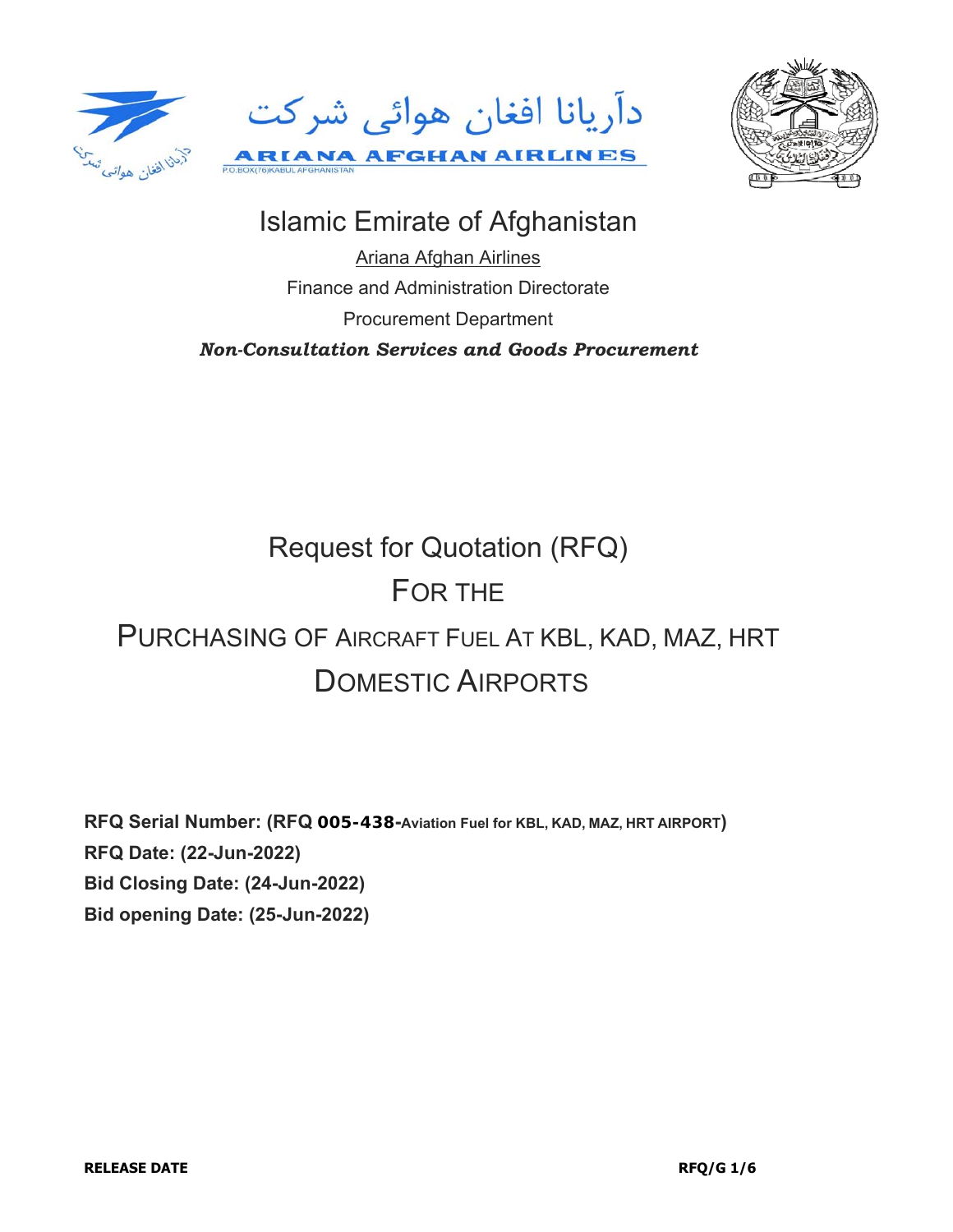# To: [ **whom it my concern/supplier**]

- 1. Ariana Afghan Airlines Has Planned to purchase Aircraft Fuel reflected on schedule of item and is applying some of that allocation for the purchase of Aircraft Fuel for which this Request for Quotation is issued.
- 2. Your quotation including requested documents and Price, must be send to the

bidding-box@flyariana.com Address before closing Date. Any quotation received later than the scheduled time will be rejected. The quotation must send with complete requested information, the quotation must be clearly marked quotation for the mentioned RFQ, and send it only to the

bidding-box@flyariana.com e mail address only

- 3. All quotations must be valid for a min period of fifteen (15) days from the closing date of the Request for Quotations.
- 4. This quotation shall be completed/filled and signed by an authorised representative of the Supplier.
- 5. In the case of any arithmetical discrepancy between the Unit Rate and the Total Amount quoted, then the Unit Rate shall prevail both for the evaluation of quotations and for the subsequent Purchase Order.
- 6. Depending on the final requirement, the quantities shown may increase or decrease by twenty five percent (25%) and this shall be reflected in the Purchase Order.
- 7. The Purchaser is not bound to accept the lowest quotation and reserves the right to accept or reject any or all the quotations without assigning any reason whatsoever.
- 8. The Supplier should sign and stamp all RFQ's pages
- 9. The supplier must send priced contract of the fuel with signed RFQ.
- 10. The parties agree that the PLATTS price should be calculated based on the global price at the end of every fifteen (15) days, so that the daily PLATTS price is added together with the number of days (15) and the sum is divided by the number of days (15) . The result of the calculation will be the average cost of the PLAATS for the period of 15 days and is the last payable PLATTS Price.
- 11. The PLATTS data should be provided from Golf market for Jet 1, and for the TC1 the PLATS price of Central Asia is required.
- 12. For evaluation purpose please provide PLATTS price.

Signature of buyer authorized representative:

-------------------------------------------------

Printed name and receipt signature of the supplier:

---------------------------------------------------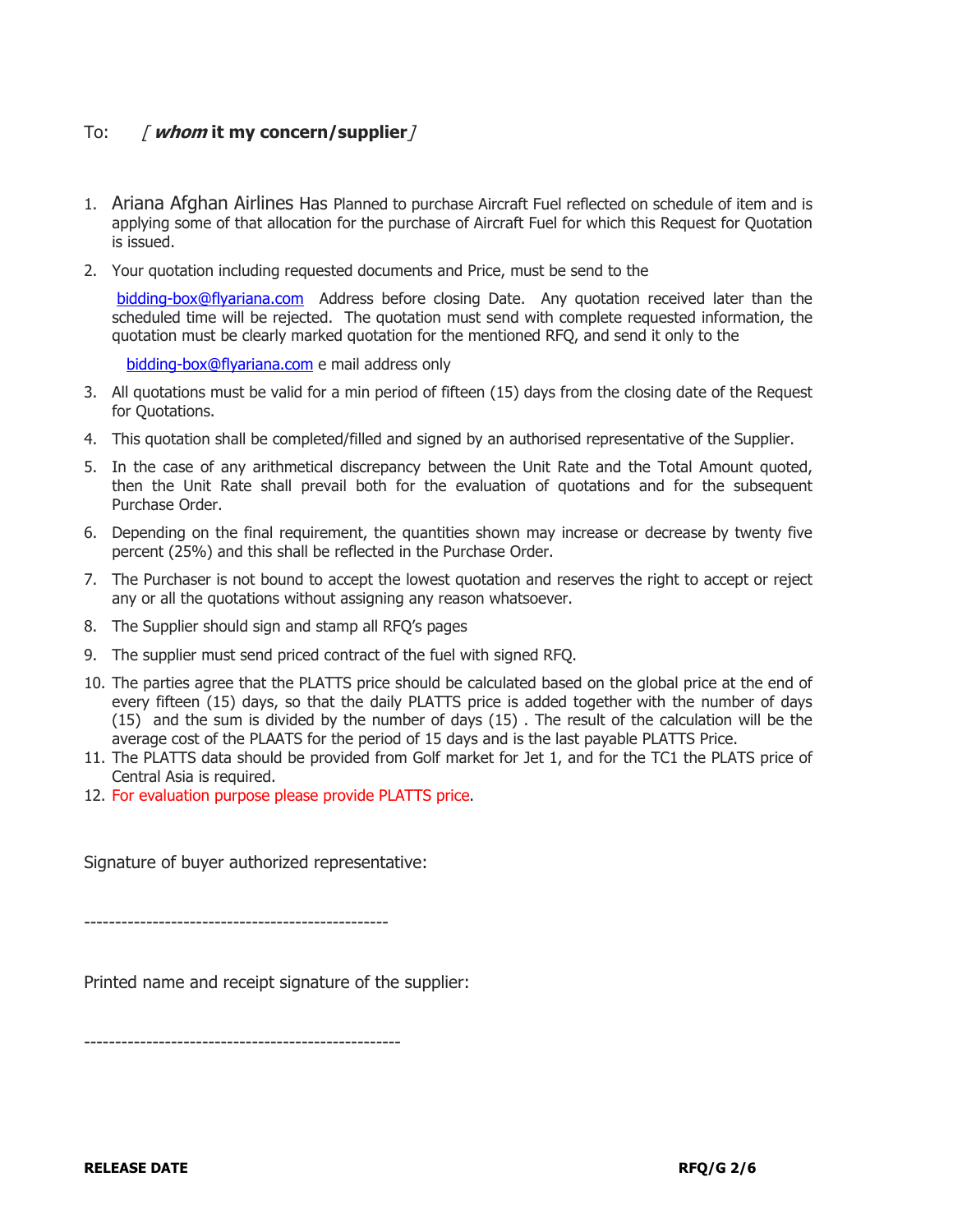# **SCHEDULE OF ITEMS AND PRICED QUOTATION:**

| <b>Type of Fuel</b>                                                               | <b>Nomenclature</b>                                    | <b>Location</b> | <b>Quality</b><br>inspection  |                                 | <b>Total QTY</b>                 | <b>Period of</b><br>contract |  |
|-----------------------------------------------------------------------------------|--------------------------------------------------------|-----------------|-------------------------------|---------------------------------|----------------------------------|------------------------------|--|
| <b>TC-1 OR</b><br>JET A-1                                                         | <b>Aviation Fuel</b>                                   | Afghanistan     | JIG standard<br><b>Method</b> | <b>Minimum</b><br><b>800 MT</b> | <b>Maximum</b><br><b>1100 MT</b> | Open-<br><b>Framework</b>    |  |
|                                                                                   |                                                        |                 |                               |                                 |                                  |                              |  |
| <b>Description</b>                                                                | <b>Airport</b>                                         | <b>UOM</b>      | <b>QTY</b>                    | <b>Plats Price</b><br>/MT       | <b>Fixed Service</b><br>Price/MT | <b>Sub Total Price</b>       |  |
| <b>PURCHASING</b><br><b>OF AIRCRAFT</b><br><b>FUEL For</b><br><b>Ariana Fleet</b> | <b>Kabul</b><br><b>International</b><br><b>Airport</b> | MT              | 750                           |                                 |                                  |                              |  |
| <b>PURCHASING</b><br><b>OF AIRCRAFT</b><br><b>FUEL For</b><br><b>Ariana Fleet</b> | <b>MAZAR Airport</b>                                   | MT              | 100                           |                                 |                                  |                              |  |
| <b>PURCHASING</b><br>OF AIRCRAFT<br><b>FUEL For</b><br><b>Ariana Fleet</b>        | <b>HERAT Airport</b>                                   | MT              | 150                           |                                 |                                  |                              |  |
| <b>PURCHASING</b><br><b>OF AIRCRAFT</b><br><b>FUEL For</b><br><b>Ariana Fleet</b> | Kandahar Airport                                       | MT              | 100                           |                                 |                                  |                              |  |

Note: Please mention the prices in the columns which highlighted by yellow color.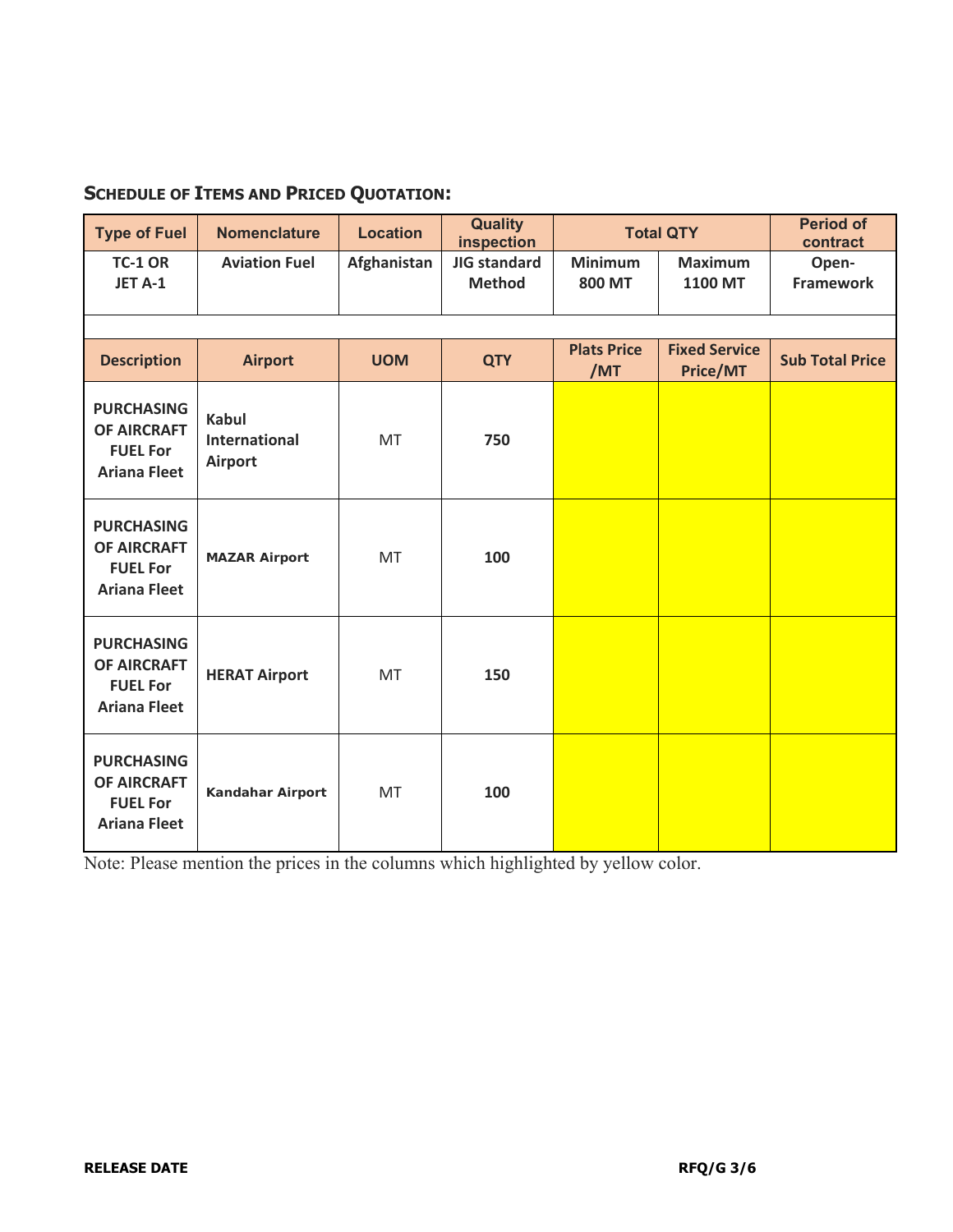# **TECHNICAL SPECIFICATION OF AVIATION FUEL:**

| Jet A-1 or TC-1                |                                                                                                     |                                                           |  |  |
|--------------------------------|-----------------------------------------------------------------------------------------------------|-----------------------------------------------------------|--|--|
| Flash point                    | 38 °C (100 °F)                                                                                      |                                                           |  |  |
| Auto ignition temperature      | 210 °C (410 °F)[6]                                                                                  |                                                           |  |  |
| Freezing point                 | $-47$ °C ( $-53$ °F)                                                                                |                                                           |  |  |
| Max adiabatic burn temperature | 2,500 K (2,230 °C) (4,040 °F) open air burn temperature: 1,030 °C (1,890 °F) <sup>[9][10][11]</sup> |                                                           |  |  |
| Density at 15 °C (59 °F)       | 0.804 kg/l (6.71 lb/US gal)                                                                         | Delivery Point: Into- Plane                               |  |  |
| Specific energy                | 42.80 MJ/kg (11.90 kWh / kg)                                                                        | Invoice Frequency: Weekly                                 |  |  |
| Energy density                 | 34.7 MJ/L [12] (9.6 kWh / L)                                                                        | <b>Contract Estimated Start Date:</b><br><b>July 2020</b> |  |  |
| Specific energy                | 42.80 MJ/kg (11.90 kWh / kg)                                                                        | Lead Time: Upon Call or<br>immediately                    |  |  |

#### **PLEASE FILL AND SING BELOW FIELDS**

| Name of Supplier:                |  |
|----------------------------------|--|
| Signature and Stamp of Supplier: |  |
| Date: 2020/08/23                 |  |

#### **1- DOCUMENTATION REQUIRED WITH THE SUBMISSION OF THE QUOTATION**

The Supplier shall attach the following documents to its quotation:

- 1. A valid Business/trade/ commercial License; Afghanistan Aviation Authority. Permission letter and Foundations for fuel supply.
- 2. Quality Certificate.
- 3. Any other documents about the fuel supply and fuel distributing (if available).

# **2- TERMS AND CONDITIONS FOR THE SUPPLY OF AIRCRAFT FUEL AND PAYMENT**

The Terms and Conditions hereinafter may only be varied with the written agreement of the Purchaser and no terms and conditions put forward at any time by the Supplier shall form any part of the Contract:

- (a) The supply of the Aircraft Fuel shall be completed within The Lead Time which.
- (b) After completion of the supply of the Aircraft Fuel, the Supplier shall submit an E Invoice to the billing address which reflected on the PO,(Agreement)
	- (c)payment of the Invoice shall be arranged by the Purchaser by using the following method of the payment: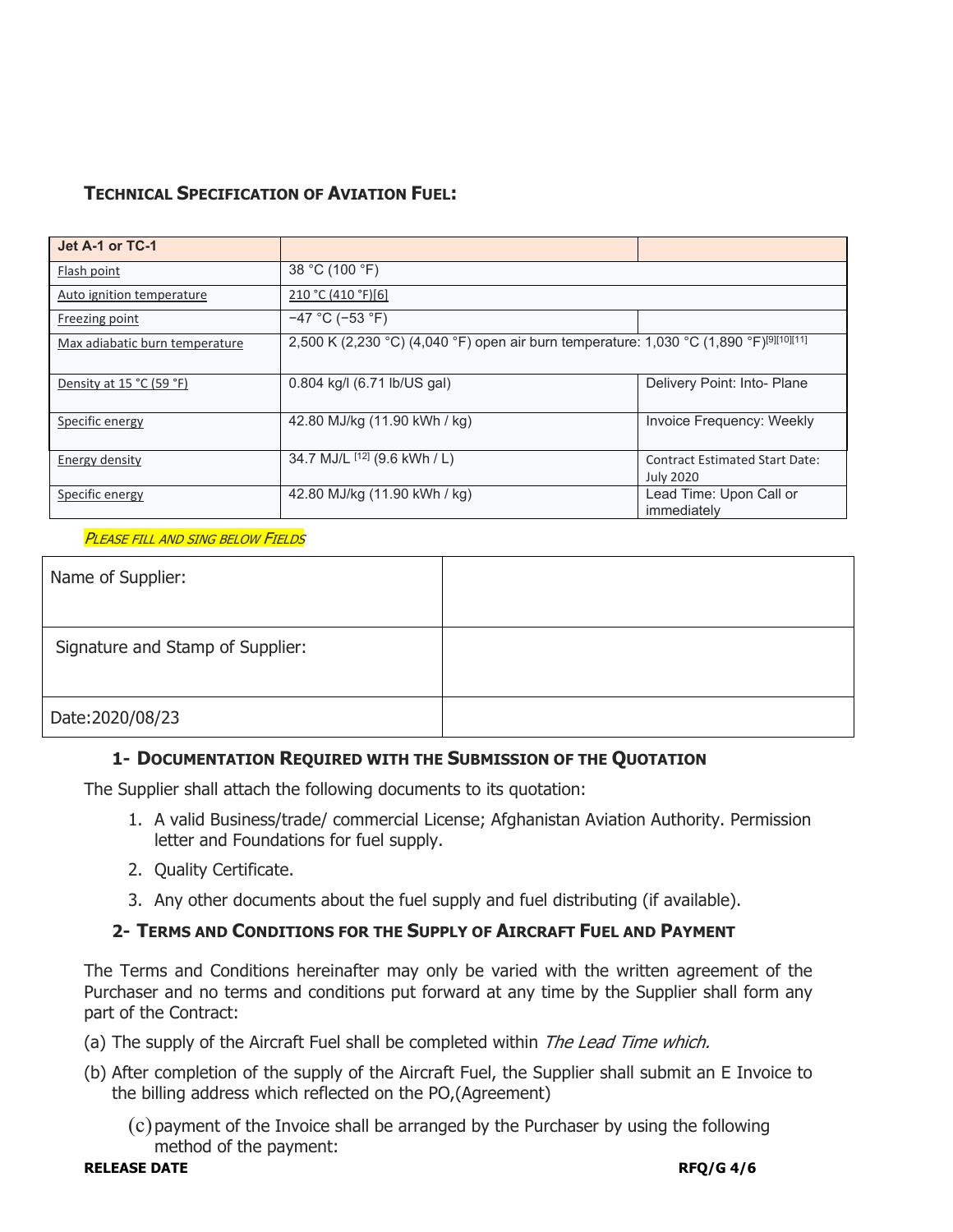Method A: 15 Days Credit Bases

- (d) payment process of the Invoice shall be arranged by the Purchaser as well Payable Team and pay by Finance Department as per payment method reflected on article (c)
- (e) The Purchaser may, by written notice sent to the Supplier, terminate the Purchase Order, or Contract if applicable, in whole or in part at any time for its convenience:
	- (i) if the Supplier fails to deliver any or all the Aircraft Fuel within the time period(s) specified in the Purchase Order; or
	- (ii) if the Supplier fails to perform any other obligation(s) under the Purchase Order; or
	- (iii) if the Supplier, in either of the above circumstances does not cure its failure within a period of (3) three calendar days after receipt of a notice of default from the Purchaser specifying the nature of the default(s); or
	- (iv) if the Supplier, in the judgment of the Purchaser, has engaged in any corrupt or fraudulent practices in competing for or in executing the tasks under this Purchase Order; and

(f) Acceptance of the purchase order by supplier is considered as signing of the contract.

(g)

# **Price Calculation/Breakdown to be sent by supplier:**

Including plats data Basis PRICE + Differential + DTF and service charges if applicable, the prices shall be used for evaluation of lowest price. Please indicate the figure in section 1 and also attach price breakdown singed and stamped to this RFQ.

# 3- **VALUATION OF QUOTATIONS**

EXAMINATION OF QUOTATIONS AND DETERMINATION OF RESPONSIVENESS

Prior to the detailed evaluation of Quotations, the Purchaser shall determine whether each Quotation:

- (a) meets the eligibility criteria;
- (b) has been properly signed;
- (c) Is substantially responsive to the requirements of the Request for Quotations Documents.

A substantially responsive Quotation is one which conforms to all the terms, conditions, and specifications of the Request for Quotations Documents.

To evaluate a Quotation, the Purchaser shall only use all the factors, methodologies and criteria defined hereinafter, no other criteria or methodology shall be permitted:

- (a) evaluation will be done for Items or Lots;
- (b) price adjustment for correction of arithmetic errors;
- (c) price adjustment due to discounts offered;
- (d) adjustments due to the application of other evaluation criteria as follows: factors related to the characteristics, performance, and terms and conditions of purchase of the Aircraft Fuel and Related Services; the effect of the factors selected, if any, shall be expressed in monetary terms to facilitate comparison of Quotations;